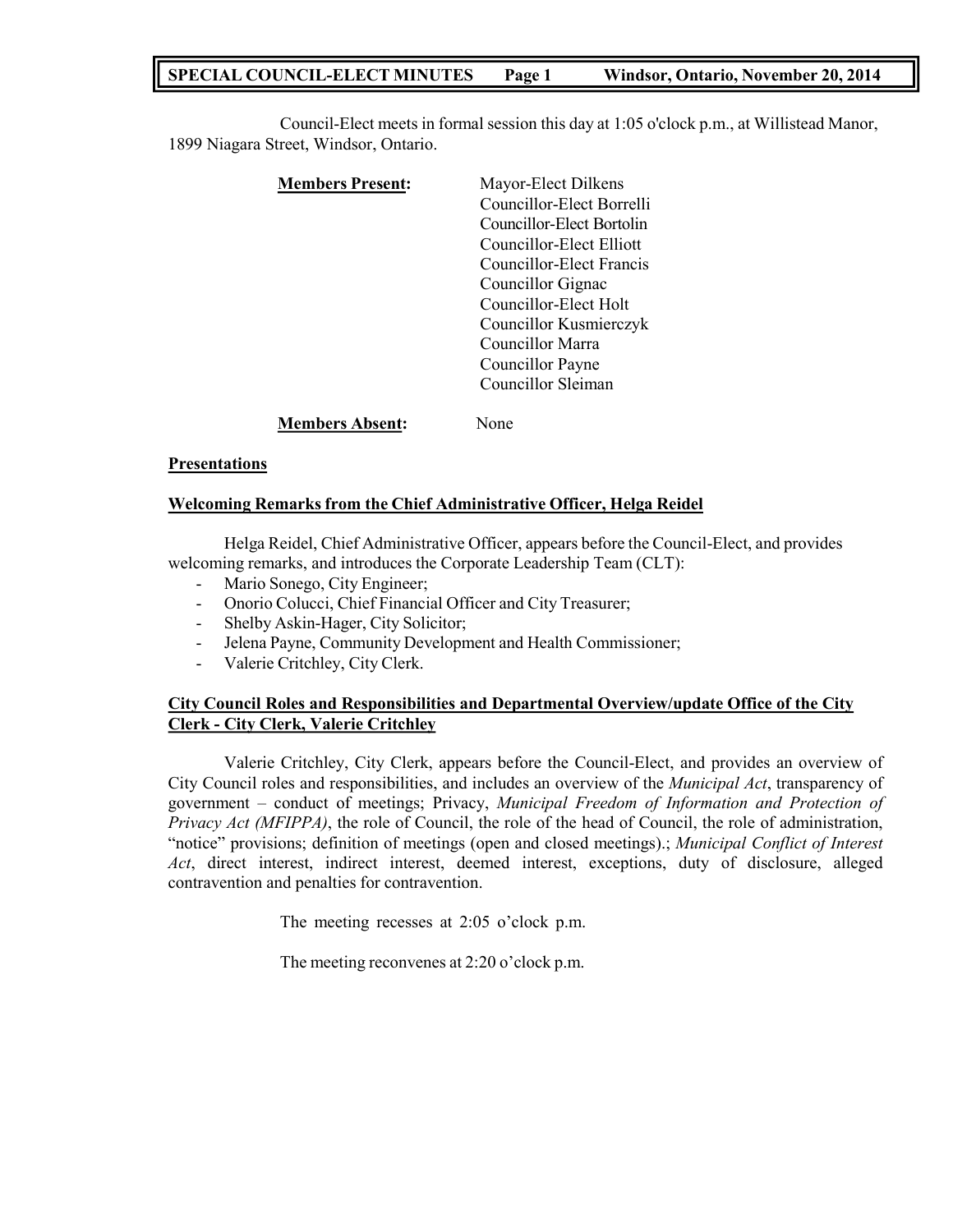## **SPECIAL COUNCIL-ELECT MINUTES Page 2 Windsor, Ontario, November 20, 2014**

## **Departmental Overview/Update – CAO's Office**

#### **Chief Administrative Officer, Helga Reidel**

Helga Reidel, Chief Administrative Officer, appears before the Council-Elect and provides an overview of the role of Chief Administrative Officer, including By-law Number 218-2002 being a "by-law respecting the Chief Administrative Officer", working with city administration, and an overview of the various employee groups, the performance reporting calendar, multi-year performance management reporting calendar, and significant projects (some of the significant projects as of October 2014).

### **Departmental Overview/Update – Office of the City Solicitor**

#### **Wira Vendrasco, Deputy City Solicitor**

Wira Vendrasco, Deputy City Solicitor, appears before the Council-Elect on behalf of City Solicitor Shelby Askin-Hager, and provides an overview of the services provided by the legal services division, provincial offenses, Risk Management and Insurance, and the Purchasing Department.

### **Departmental Overview/Update – Office of the City Engineer**

#### **Mario Sonego, City Engineer**

Mario Sonego, City Engineer, appears before the Council-Elect and provides an overview of their departmental structure, key areas and contacts and key statistical information.

### **Departmental Overview/Update – Office of the Chief Financial Officer & City Treasurer**

#### **Onorio Colucci, Chief Financial Officer & City Treasurer**

Onorio Colucci, Chief Financial Officer & City Treasurer, appears before the Council-Elect and provides an overview of the departmental structure, including key areas and contacts.

### **Departmental Overview/Update – Office of Community Development and Health Services**

#### **Jelena Payne, Community Development and Health Commissioner**

Jelena Payne, Community Development and Health Commissioner, appears before the Council-Elect and provides an overview of their departmental structure, including "governance" in terms of: the *Municipal Act 2001, the Housing Services Act, the Day Nurseries Act, Ministry of Community and Social Services Act* and *Ontario Works Act;* programs and services offered; key statistics; key projects and initiatives; overview of partners; funding; and success stories.